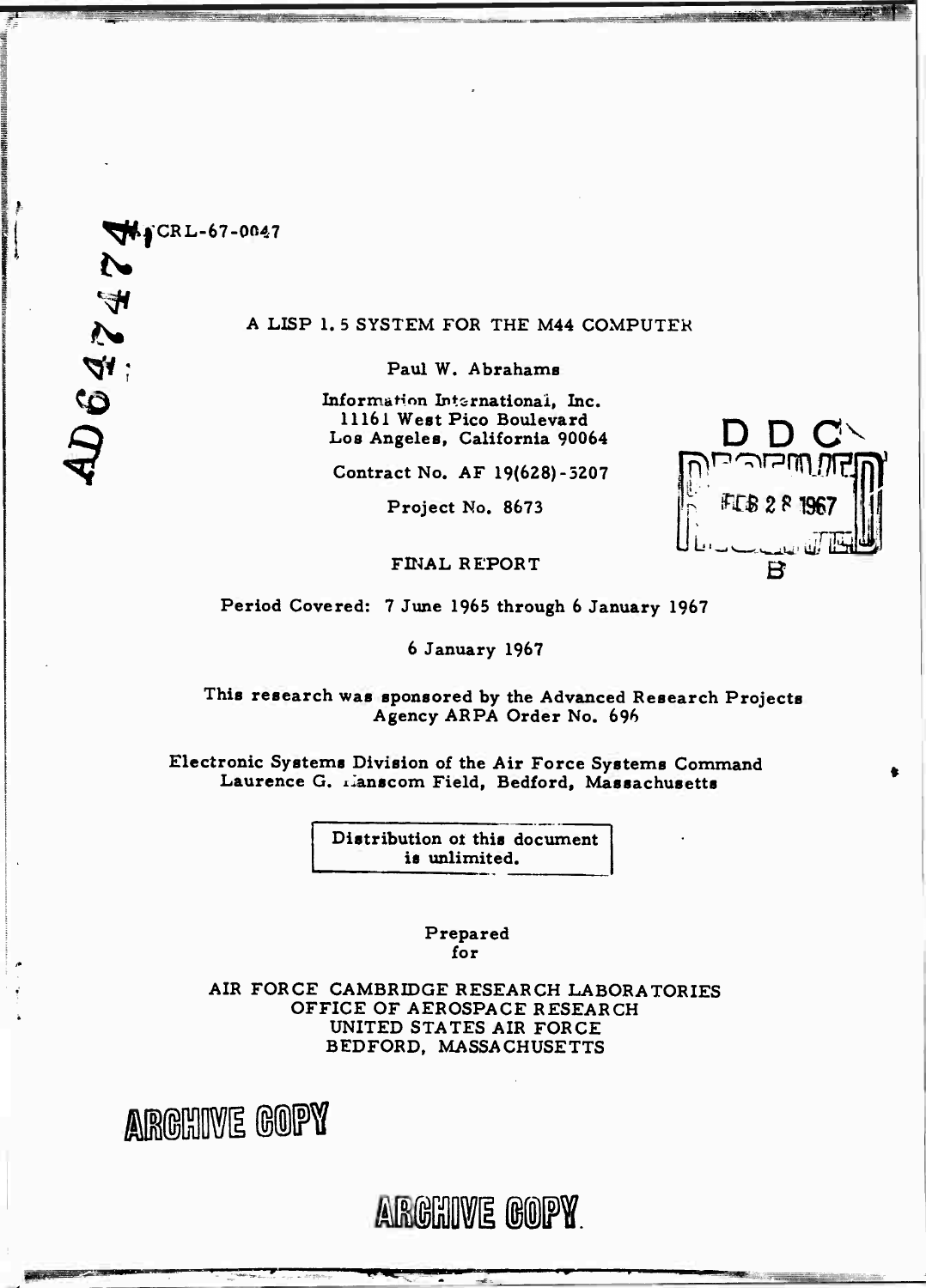### **A LISP 1. 5 SYSTEM FOR THE M44 COMPUTER**

**Paul W. Abrahams** *<sup>w</sup>*

**8 \* 1 Information International, Inc. | <sup>11161</sup> West Pico Boulevard Los Angeles, California 90064**

**Contract No. AF 19(628)-5207**

**Project No. 8673**

### **FINAL REPORT**

**Period Covered: 7 June 1965 through 6 January 1967**

#### **jj 6 January 1967**

# **This research was sponsored by the Advanced Research Projects Agency ARPA Order No. 696**

## **ii Electronic Systems Division of the Air Force Systems Command Laurence G. Hanscom rield, Bedford, Massachusetts**

**Distribution of this document is unlimited.**

> **Prepared for**

**AIR FORCE CAMBRIDGE RESEARCH LABORATORIES OFFICE OF AEROSPACE RESEARCH UNITED STATES AIR FORCE BEDFORD, MASSACHUSETTS**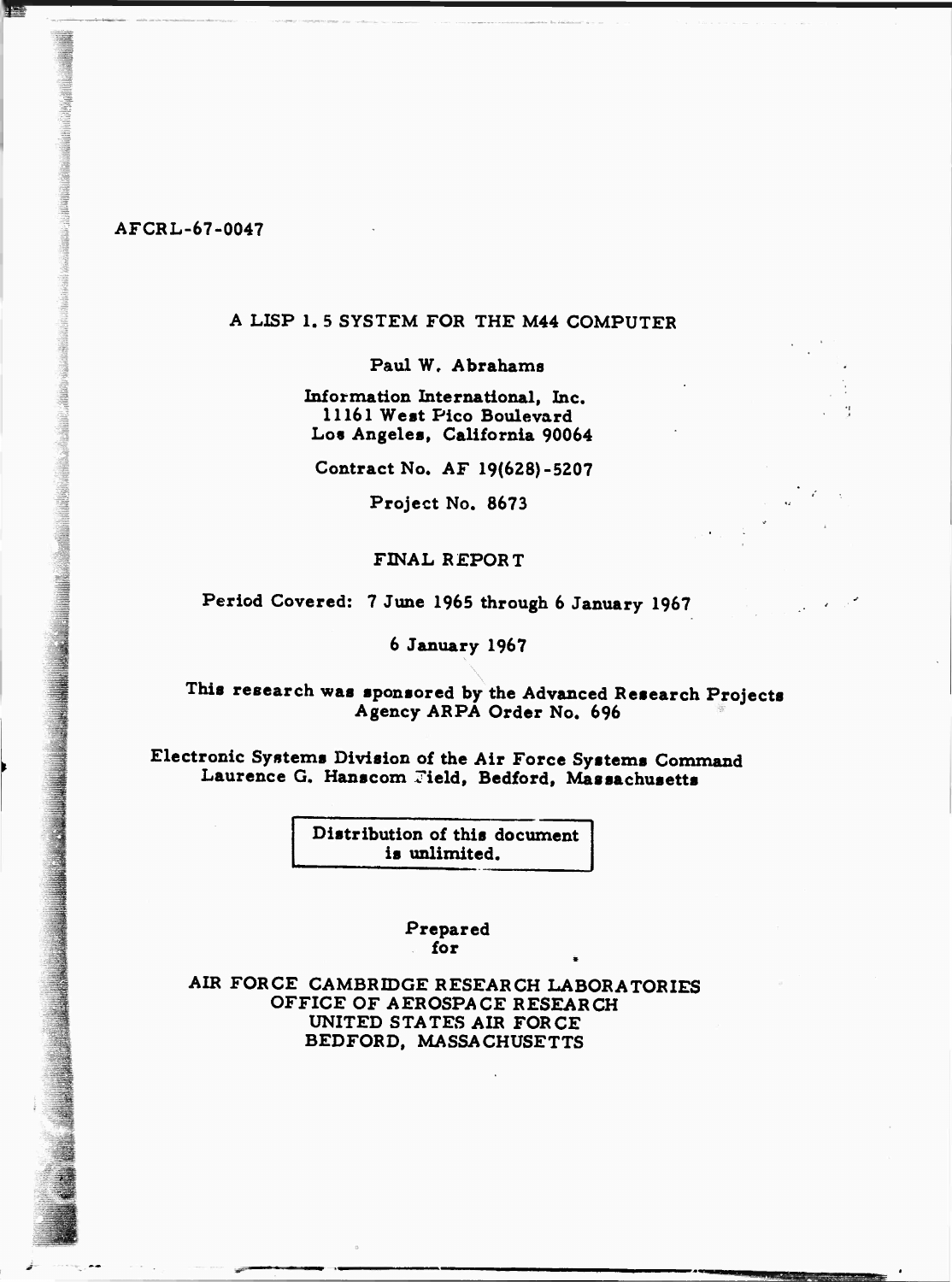# **ABSTRACT**

 $\rightarrow$  This report summarizes the salient characteristics of the M44 LISP 1.5 System. The technical details of the system are described in the User's Manual and the System Manual.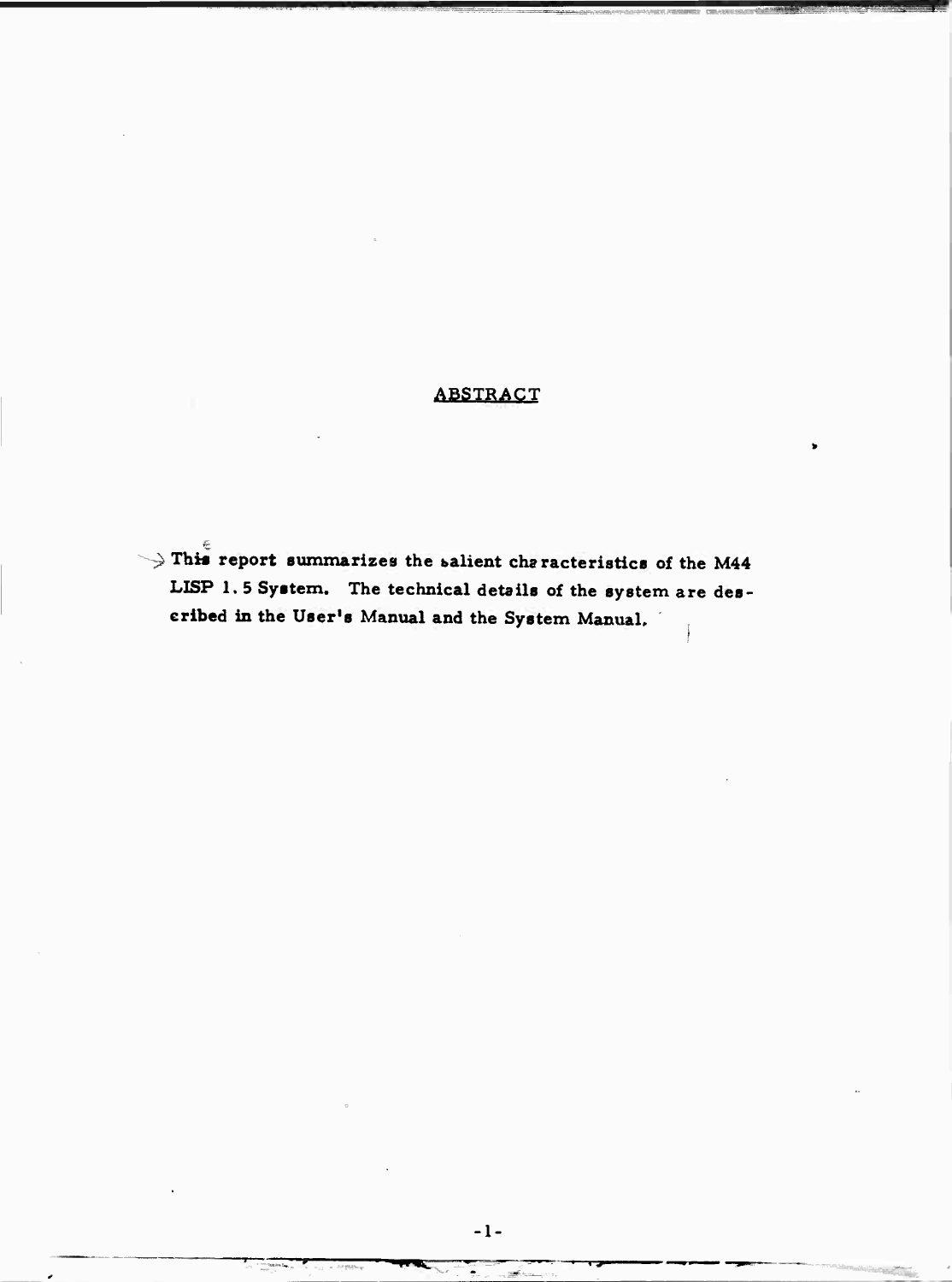**A LISP 1. <sup>5</sup> system has been constructed for the M44 digital computer operated on a time-shared basis by IBM at the Thomas J. Watson Research Center at Yorktown Heights, New York. Because the technical details of M44 LISP are fully described in the User's Manual and System Manual, this report merely briefly summarizes the salient characteristics of the system. The details will be found in these two manuals. Complete listings of the system are in the possession of cognizant technical personnel at the** *Air* **Force Cambridge Research Laboratory.**

**M44 LISP was produced by a bootstrapping technique using the Q32 computer at the System Development Corporation at Santa Monica, California. The system itself contains a bootstrapping facility. M44 LISP has attempted to combine the best features of** *the* **LISP 1. <sup>5</sup> systems operating on the IBM 7094, the Univac M-460, and the Q32, but it most closely resembles the Q32 system. The facilities for operating upon list structures and upon numerical quantities are quite similar among existing systems, and have been copied in M44 LISP. The basic library of LISP functions as specified in the LISP 1. 5 Manual is available within M44 LISP, though certain functions peculiar to the 7094 system have been omitted.**

**The area in which M44 LISP differs most markedly from the other systems (and in which they differ the most from each other) is the input-output. The unit selection mechanism is essentially that of Q32 LISP, though the M44 executive system must be used to open files. Input-Output is programmed in terms of characters, and most of the input-output programs are themselves written in LISP. The function PACK converts a list of characters to an array of characters, while the function UNPACK converts an array of characters to a list of characters. The function MOVEIN brings a single record into core in the form of an array of characters, ••»hue the function MOVEOUT writes an array of characters from core in the form of an external record. There are also two functions for converting lists of characters to numbers, and conversely.**

**On input, MOVEIN is used in order to bring in a record. LISP functions are then used in order to unpack and interpret it. The process is reversed on output.**

**2-**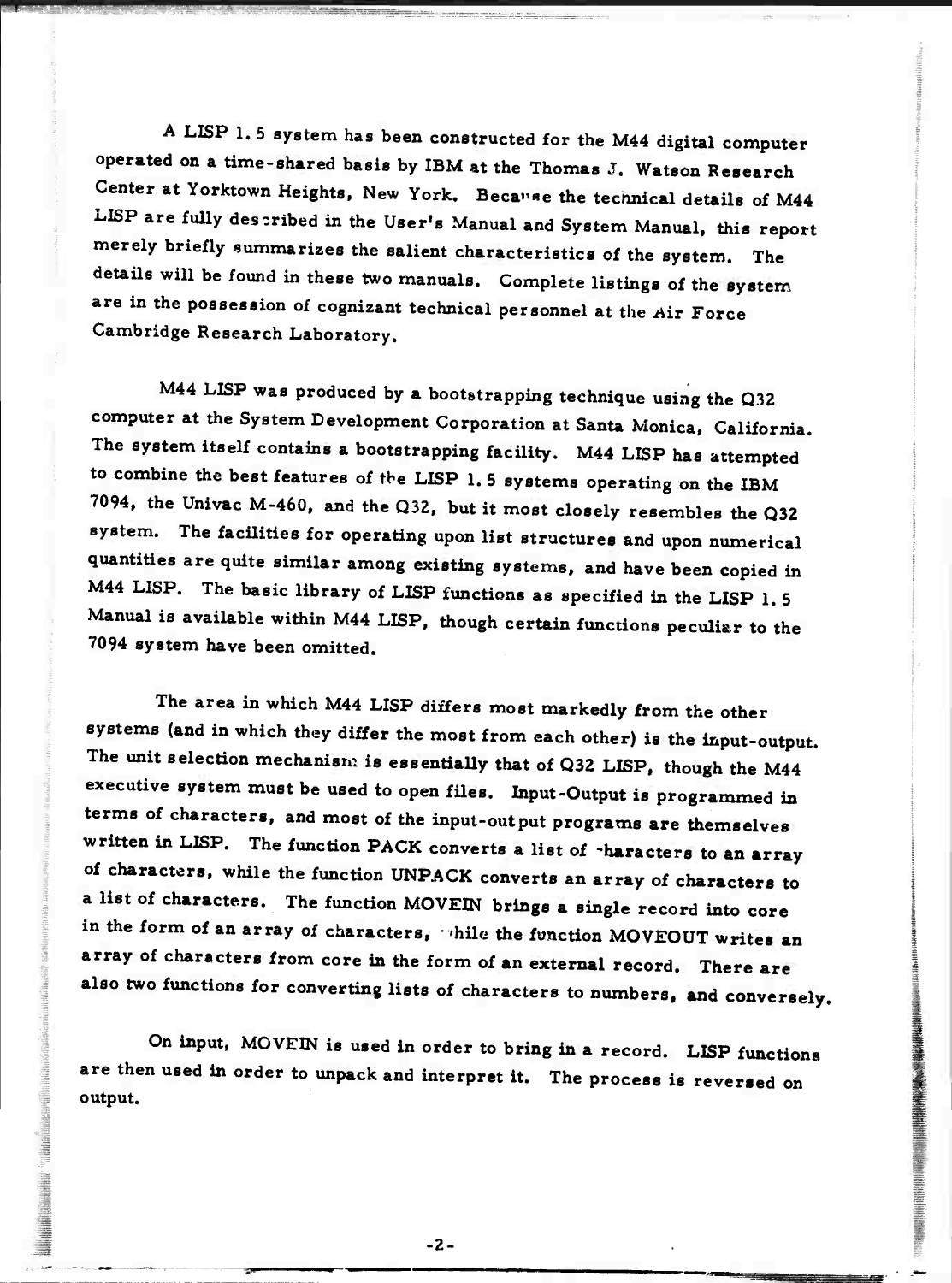**The system h&a a total of 256K (approximately) devoted to storage of data structures. This amount is larger than any existing LISP system, though it should be recognized that at any given time, most of this memory will be virtual, i. e., in the form of a core image on disc. Though the administration of memory is performed by the executive system, it does consume time. List structures and arrays are stored in two areas that move towards each other; when they meet, a compacting garbage collector is called. The garbage collector can also be called explicitly.**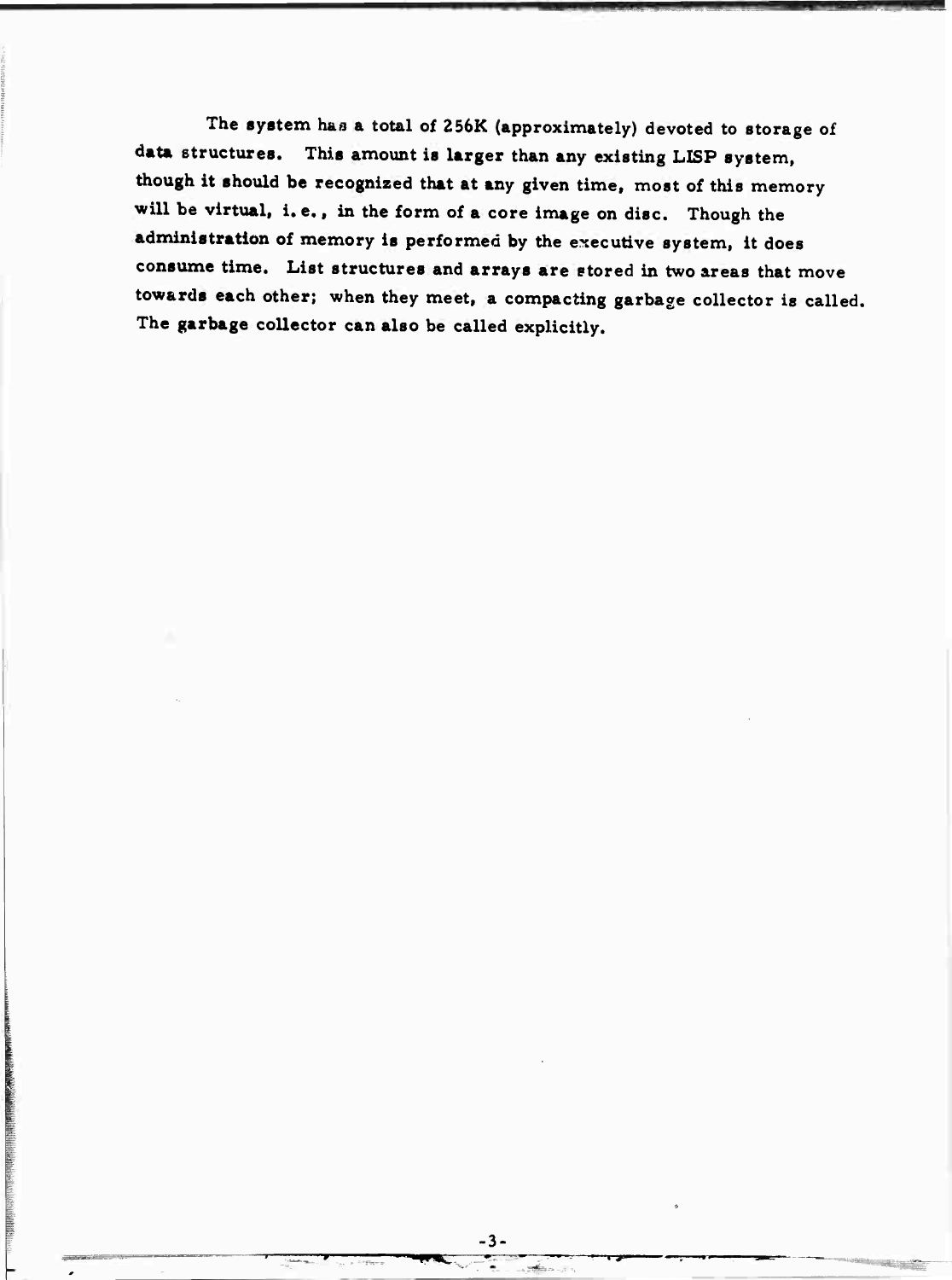| Unclassified<br><b>Security Classification</b>                                                                                                                                                           |                                                                                                |                 |                                                    |  |  |  |  |
|----------------------------------------------------------------------------------------------------------------------------------------------------------------------------------------------------------|------------------------------------------------------------------------------------------------|-----------------|----------------------------------------------------|--|--|--|--|
| DOCUMENT CONTROL DATA - R&D<br>(Security classification of title, body of abstract and indexing incutation must be entered when the overall report is classified)                                        |                                                                                                |                 |                                                    |  |  |  |  |
| 1. ORIGINATING ACTIVITY (Corporate author)<br>Information International, Inc.<br>119 West 23rd Street                                                                                                    |                                                                                                | <b>ZA GROUP</b> | 24. REPORT SECURITY CLASSIFICATION<br>Unclassified |  |  |  |  |
| New York, New York 10011<br>1 REPORT TITLE                                                                                                                                                               |                                                                                                |                 | n/a                                                |  |  |  |  |
| A LISP 1.5 System for the M44 Computer                                                                                                                                                                   |                                                                                                |                 |                                                    |  |  |  |  |
| 4. DESCRIPTIVE NOTES (Type of report and inclusive dates)<br>20 Januar <sup>1967</sup><br>Scientific. Final.<br>5. AUTHON'S) (Last name, first name, initial)                                            |                                                                                                |                 |                                                    |  |  |  |  |
| Abrahams, Paul W.                                                                                                                                                                                        |                                                                                                |                 |                                                    |  |  |  |  |
| <b>6. REPORT DATE</b><br>6 January 1967                                                                                                                                                                  | 74 TOTAL NO. OF PAGES                                                                          |                 | 70 NO. UF REFS<br>None                             |  |  |  |  |
| B& CONTRACT OR GRANT NO. 5207<br>ARPA Order<br>AF19(628)- <del>5027</del><br><b>A. PROJECT AND TASK NO.</b><br># 696                                                                                     | <b>94. ORIGINATOR'S REPORT NUMBER(S)</b><br><b>FINAL REPORT</b>                                |                 |                                                    |  |  |  |  |
| 8673<br>C. DOD ELEMENT<br>6154501R                                                                                                                                                                       | Sh OTHER REPORT NO(S) (Any other numbers that may be<br>sasting this report)<br>AF CRL-67-0047 |                 |                                                    |  |  |  |  |
| d. DOD SUBELEMENT<br>n/a<br>10. AVA · APILITY/LIMITATION NOTICES                                                                                                                                         |                                                                                                |                 |                                                    |  |  |  |  |
| DISTRIBUTION OF THIS DOCUMENT IS UNLIMITED                                                                                                                                                               |                                                                                                |                 |                                                    |  |  |  |  |
| <b>11. SUPPLEMENTARY NOTES</b><br>Hq. AFCRL, OAR (CRB)<br>United States Air Force<br>L. G. Hanscom Field, Bedford, Ma                                                                                    | <b>12 SPONSORING MILITARY ACTIVITY</b><br><b>Advanced Research Projects</b><br>Agency          |                 |                                                    |  |  |  |  |
| <b>IL ASSTRACT</b><br>This report summarizes the salient characteristics of the M44<br>LISP 1.5 System. The technical details of the system are<br>described in the User's Manual and the System Manual. |                                                                                                |                 |                                                    |  |  |  |  |
|                                                                                                                                                                                                          |                                                                                                |                 |                                                    |  |  |  |  |